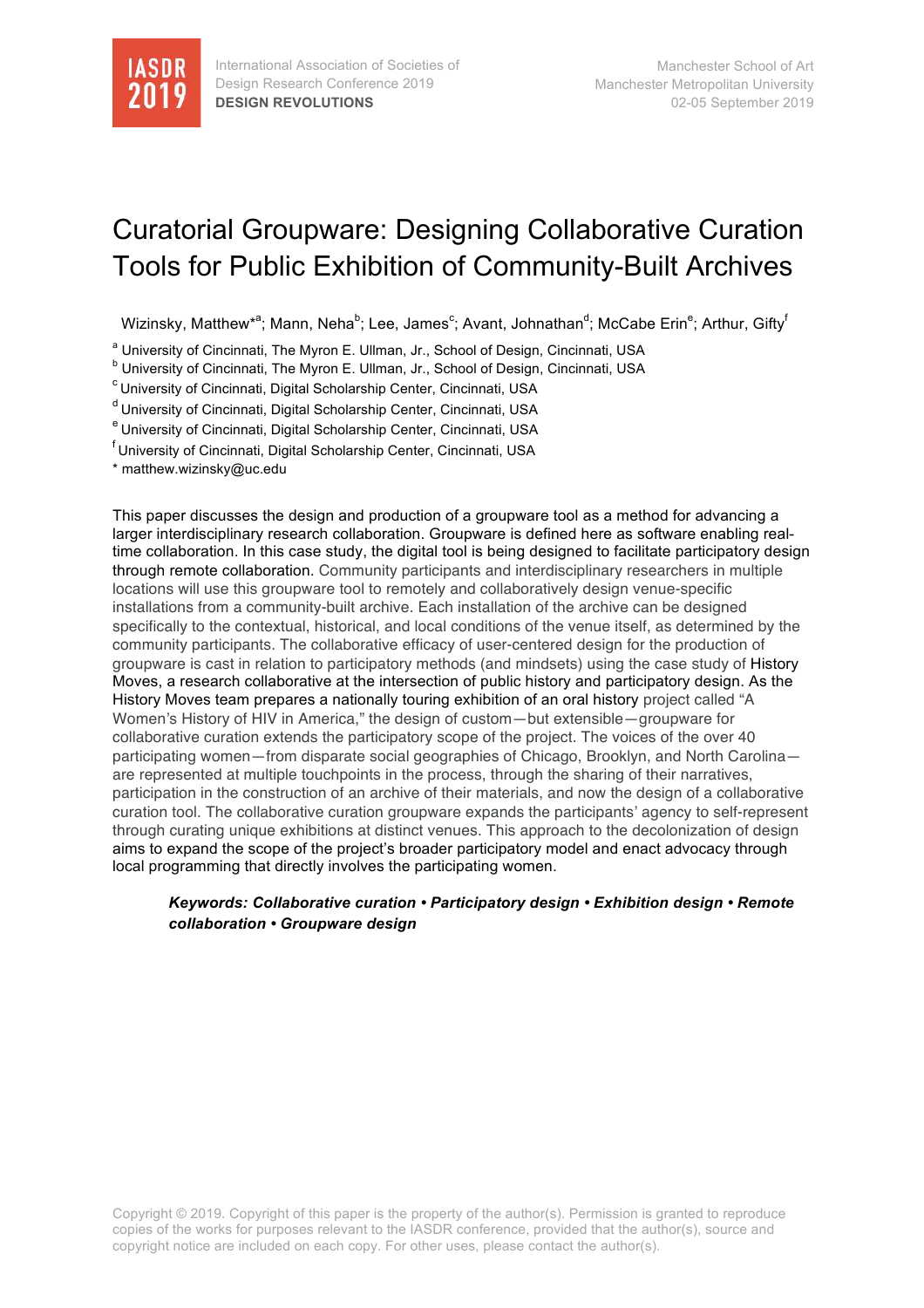# **1 Background**

Exhibitions are thematic public displays of information, curated to visually and tangibly represent a notable point of view. Historical archives, contemporary concepts, and future speculations are thus publicly presented to transcend their moment while also producing new sites for critical discourse. Exhibition design and associated programming comprise an interdisciplinary process, which presents challenges of coordination and pre-requisites the capacity to co-design. The diversity of skills and their relevance to individual exhibitions makes exhibition designers accustomed to working in project-oriented multi-disciplinary teams (Hammond & Waite, 2010). The following section illustrates some of these challenges through an ongoing case study, originally piloted through local exhibitions in 2016, and now working toward broader implementation in 2020.

# **1.1 History Moves: An oral history of women with HIV in America**

History Moves is a research collaborative led by a public historian and a graphic designer who partner with topically-connected communities with limited representation in and access to the construction of public narratives. As a platform for participatory projects, History Moves brings together historians, designers, and community-based organizations to produce public history forged in participatory engagement. The goal is to make public historical narratives *more participatory* and *more engaging* than those enacted by experts alone. By synthesizing methods from both public history and participatory design, the collection, curation, design, production, and study of public histories are undertaken in a hybrid historical-design process. This process engages contemporary publics in producing substantive community responses to pressing contemporary political issues.



*Figure 1. Participatory editing and curation workshop, North Carolina, 2017*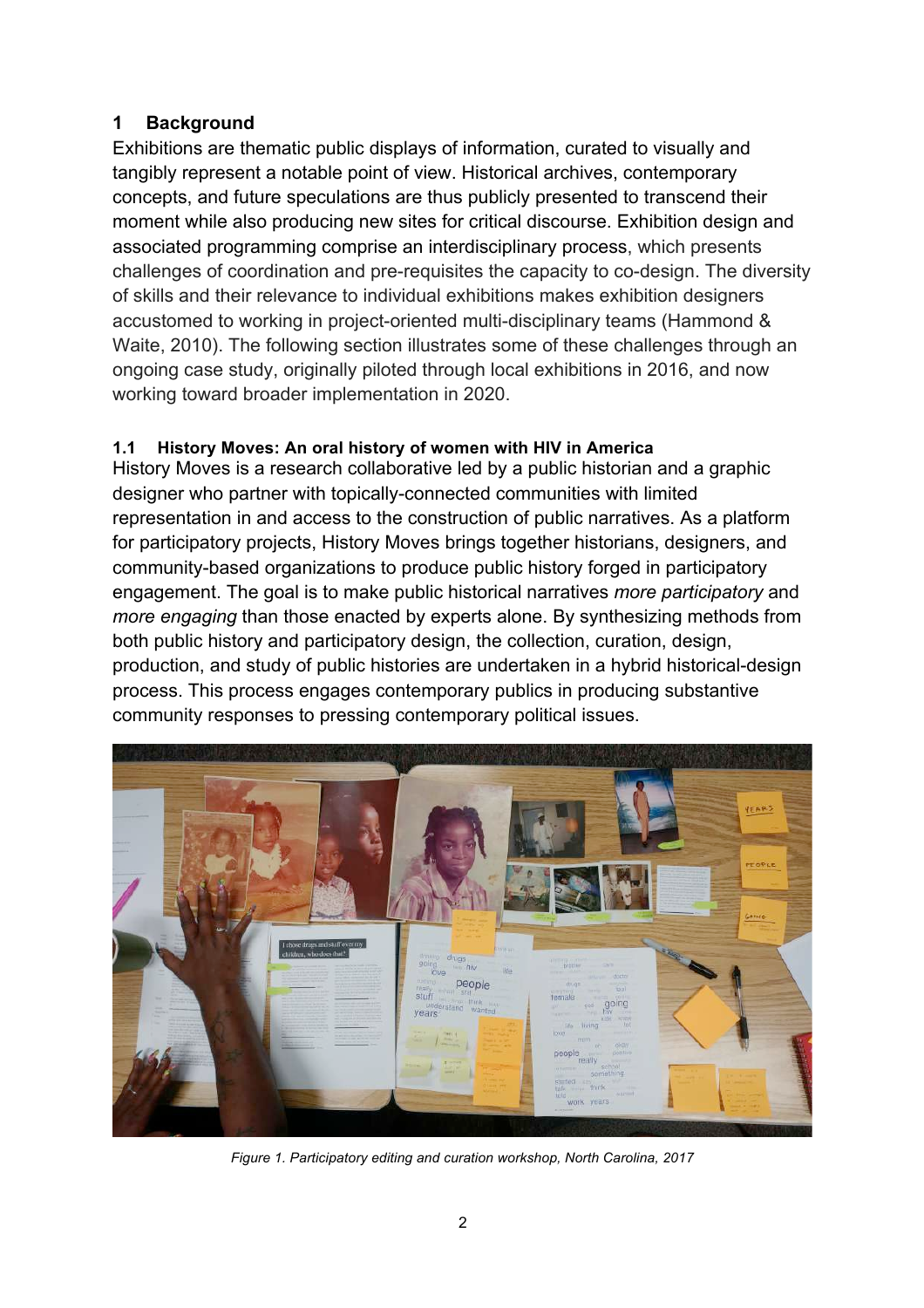Since 2014, the History Moves research collaborative has worked with over forty women living with HIV in three locations from across the United States: Brooklyn, Chicago, and North Carolina. These women are all participants in the Women's Interagency HIV Study (WIHS), a multi-site longitudinal study "to investigate the progression of HIV disease in women" (Bloomberg, 2017) The study was started by Johns Hopkins Hospital in 1993 and is the largest ongoing longitudinal study of women with and at risk for HIV in the United States.

This process began with collecting oral histories and develops into production and dissemination of public media that present collectively determined narratives about the past, present and future. There has been a deliberate focus on mobile, physical exhibitions with the aim of articulating *mobility* beyond that of digital media. By touring mobile exhibitions of this material, the social boundaries of urban spaces are transgressed, physical spaces and environments are transformed, and new sites and audiences are produced for informed dialogue on the ongoing risks, challenges, and stories of surviving HIV/AIDS in the 21<sup>®</sup> century. Cultural theorist Paula Treichler states that in order to form a definition of HIV/AIDS that will govern policies, regulations and rules must 'rest upon the deeply entrenched cultural narratives' of those living positive. What AIDS signifies must be democratically determined (Treichler, 1987).

#### **1.2 Designing curatorial groupware**

Curation in the contemporary context refers most often to the preservation, organization, and interpretation activities of a museum, a gallery, or other types of collections for the public to see. It is the act of 'selecting, organizing, and presenting (online content, merchandise, information, etc.), typically using professional or expert knowledge' (Oxford Dictionary definition). However, the word "curate" originated from the Latin word 'cura' which translates as 'care, concern, attention, management'. This fundamental understanding of the term establishes the relationship between the curator and the exhibit itself, to be grounded in care and mindful representation. The participatory design model employed to develop History Moves thus far, personifies intentional, mindful representation in that it stresses the participation of community participants—in this case, American women living with HIV—as empowered decision-makers throughout the process from collection to curation to public display. Unlike co-design, that gathers user insights which may or may not translate to viable design outcomes (Trischler, Pervan, Kelly, & Scott, 2017), the participatory model seeks community inputs at multiple sequential phases, which are highly iterative and collaborative in nature. It views the "users" not just as content experts–the ones with the most knowledge about what they do and what they need–or potential consumers. Instead, they are partners in design and technical direction (Namioka, Schuler, 1993).

Currently, the History Moves team is working on the design, production, and programming for a nationally touring exhibition to combine narratives of all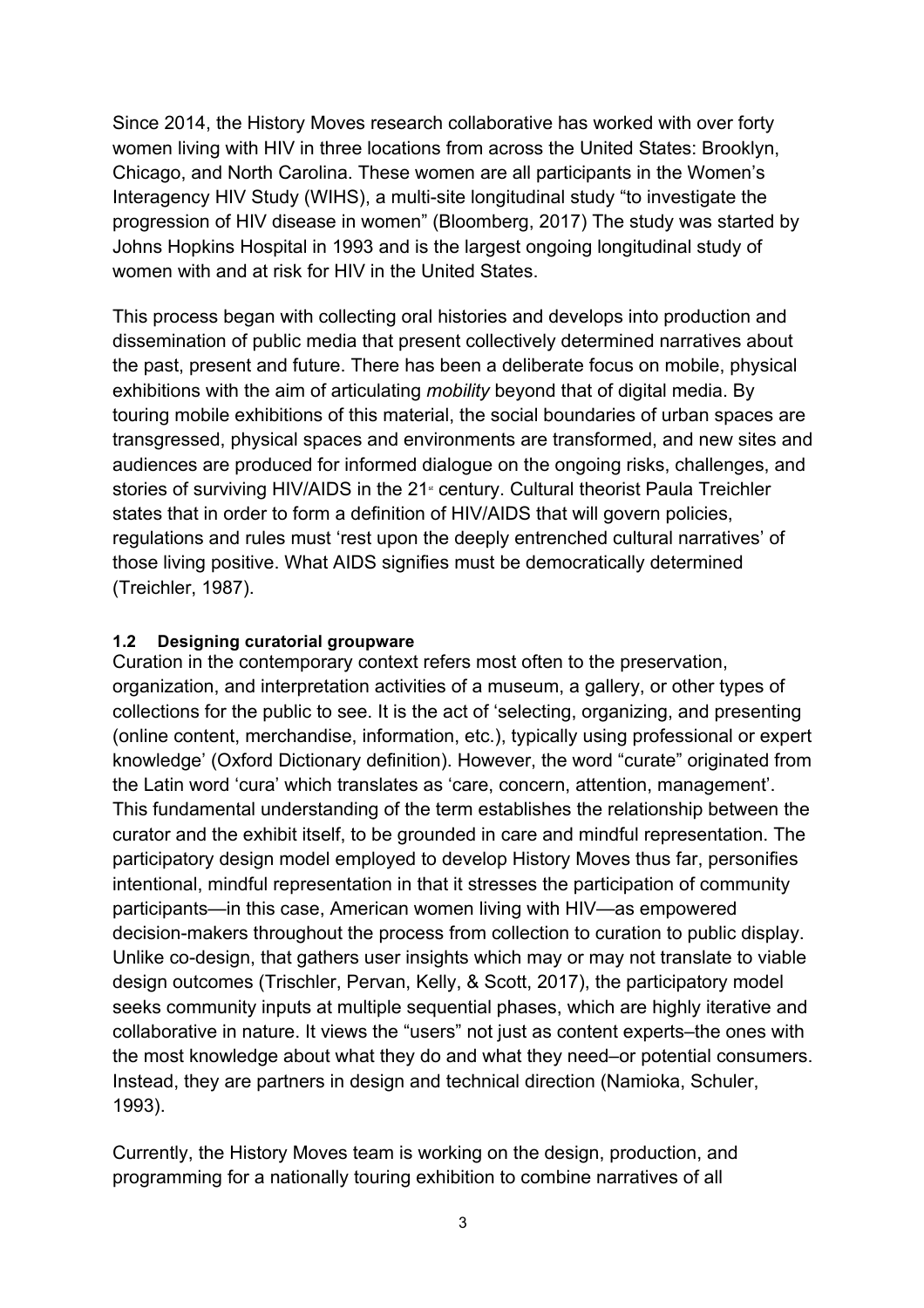participating women from Chicago, Brooklyn, and North Carolina. New tools and workflows are necessary to achieve the project's aim at expanding its participatory model for not only collecting, but also interpreting, publicly presenting, and generating active and local discourse on relevant contemporary social topics. To achieve this goal—and fill a gap in the landscape of easily accessible tools for community-engaged research—the team is now designing and producing a "collaborative curation" tool, designed to facilitate participatory processes that will allow each venue the exhibition visits to be uniquely curated and designed with direct input from the community participants (in this case, participating women from the respective US geographies). "Groupware" describes software, tools, process, and/or programs that enable real-time synchronous collaboration (Podgorny, Walczak, Warner, & Fox, 1998). In this case, the groupware tool is being designed to facilitate participatory design and curation through remote collaboration between researchers and participants.

While this groupware is uniquely designed for the specific conditions of this particular archive and its parameters, the goal—and impetus for this article—is to conceive this groupware tool as a model for similar community-engaged projects. While custom, the general functions and user experience of this groupware can be made extensible for interdisciplinary research teams working in similar community-engaged contexts, in which there is a desire to publicly disseminate community-built archives in a fully participatory manner.

The process this groupware enables has three primary stages.

#### 1.2.1 Site Visit

Exhibit curation is initiated by visiting different sites to identify and document the unique capacities of each venue. The site visit is simply generative and can be discipline agnostic. For instance, a member from the research team, a local clinician participating in the project, or one of the engaged community participants could fulfill this function. An inspection of the venue is structured to record its spatial measurements, accommodative capacity, details of the location including neighborhood insights, demographics, and history, as well as interior specifications. This data feeds the groupware with floorplans along with geographical, visual, and empirical data to aid in planning. Any existing local knowledge, such as the neighborhood, venue history, regular audiences, etc., are also collected to initiate curatorial discussion.

#### 1.2.2 Collaborative Curation, Design, and Programming

The inbuilt data on the tool is tagged with identifiers of location, neighborhood, type of data (photograph or verbatim, static or interactive) that help classify and filter the artifacts, in this case, a series of dozens of unique "posters"—each containing several previously aggregated excerpts of oral histories, personal or archival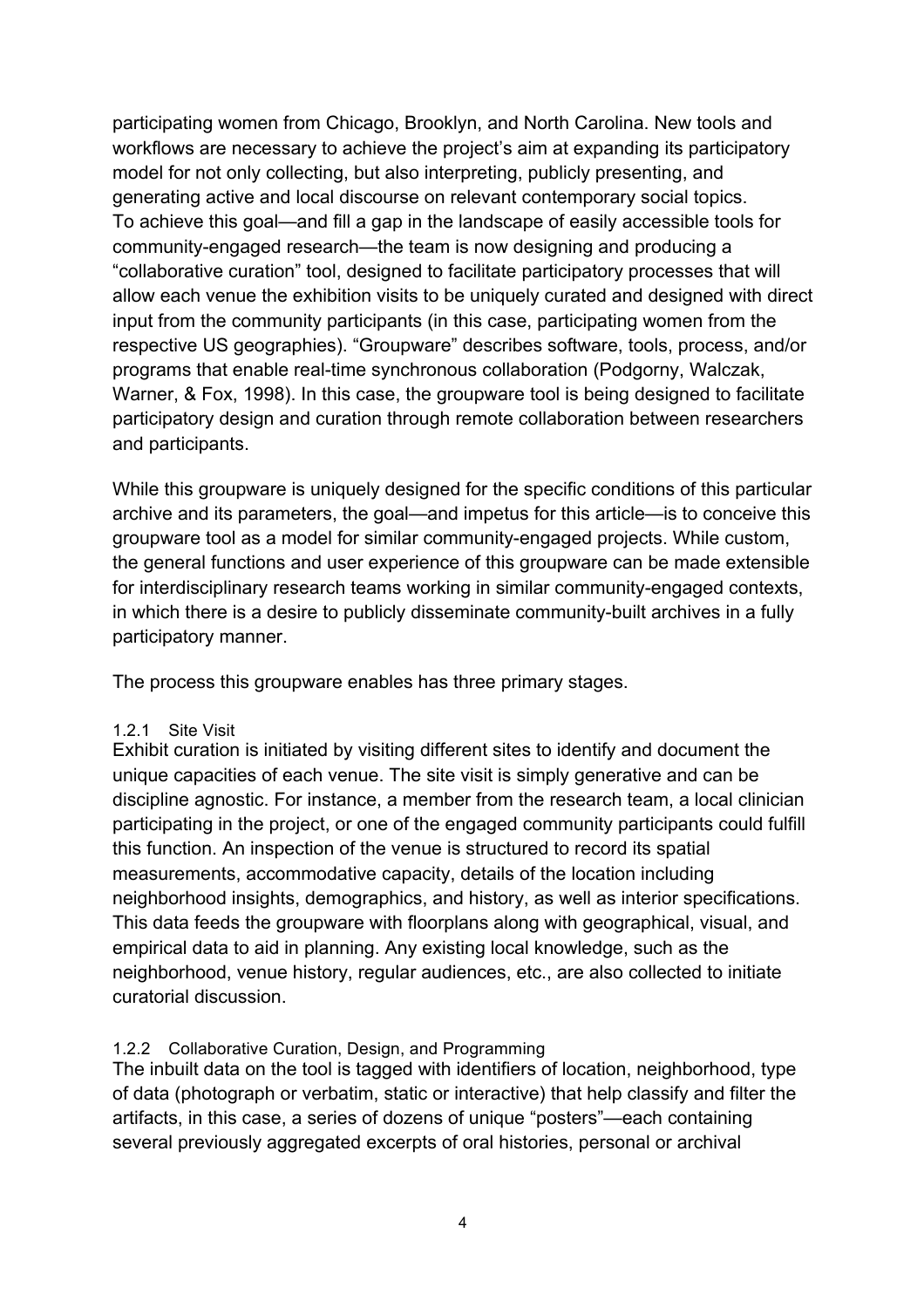imagery, or local historical context—for each venue and the exhibit configurations it allows.

Once the content elements (posters) are selected, filtered and sorted by type, this content is assembled in the curator's library, which can be revisited with a quick action (Fig 3.) The content that is left unselected is also carried forward, but rests at the bottom of the library in a separately identifiable pile that can be accessed at any time. These decisions were made keeping in mind the agile nature of collaborative projects, where this dynamism facilitates rapid iteration. Taking into consideration the iterative process of designing the panels, the tool allows the curator to select a greater variety of content even though the site visits quantify the capacity of the venue.

The curation of the exhibition panels will simulate a walkthrough on a path through the selected floorplan. The design of each panel will be visualized individually, pairing posters in sets of four, static or interactive, which can be configured in multiple ways through simple drag and drop interactions (Fig 6.). The sequential movement from one panel to the other establishes an intended sequence of viewing the exhibition, helping the curatorial team of researchers and participants to build a step by step narrative.

Programming community-engaged events—also specific to each venue—is critical to producing new sites and audiences for discourse. The context-specificity of the exhibition contents and design, enabled and executed by the design of the groupware, is extended by context and venue specific programming. Speaking events, symposia, workshops, tours, and even informal but organized discussions not only generate substantive local discourse, they also produce new opportunities for community participants to translate their personal experiences into expertise, operating as docents, lecturers, and facilitators.

Planning for a robust programming schedule at each venue is facilitated by the groupware. Proposed events can not only be accessed and acted upon by multiple collaborators but are also stored in the knowledge base for incremental development. This living archive preserves and expands on the possibilities of the venue, creating a package file as an outcome that stores both the context-specific content curation as well as the programming. This feeds into future work as an advanced vantage point each time when designing within similar contexts which might have overlaps in venue, content, or program planning.

Any given work session may have participants working in three or more physical locations. A new session ID at the beginning of each curatorial or programming planning session keeps track of who participated on the project, with fields to input insights on the group's discussion and decision-making. For example, in this case study, some participants wish to retain anonymity so the physical proximity of any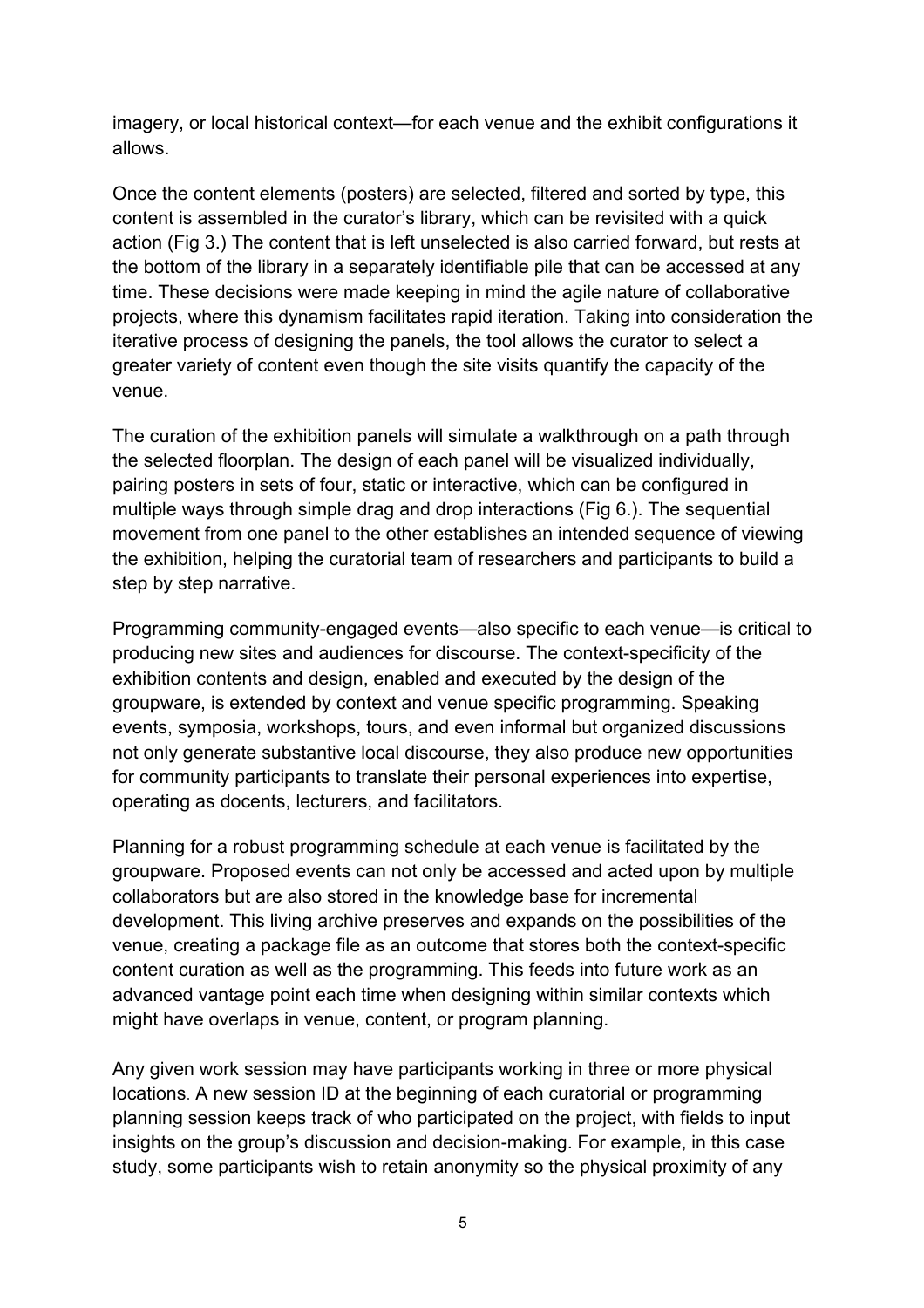given exhibition to their place of residence may be one very important factor for curatorial consideration. This real-time synchronization would mimic the natural ways of everyday communication and vastly improve future work efficiency. The tool relays instructions that can be executed by the team using a user-centered design methodology.

#### 1.2.3 Implementation of Collaboratively Curated Plans

After a city's multiple venues have been collaboratively curated and programming plans initiated, the tool produces documents and workflows that assign follow-up tasks to the team. Group content selections are applied to elevation drawings, and data sets of the required components (including digital audio files and physical posters) are produced. These venue specific components are then attached to a generic set of installation instructions for assembly of the exhibitory, which can be distributed to the installation team at each site. The group's decisions about event programming are similarly captured and distributed to team members for planning, confirmation, and implementation. In this workflow, the collaborative planning activities catalyse and organize the work of implementing each venue's installation and programming.

## **2 Methods: User-Centred Design in service to Participatory Design**

History Moves begins its projects with oral history, uses hybrid participatory design/public history methods to interpret collected narratives, and then translates (aggregates) those collective narratives into public-facing media, including books, short films, digital publications, archive interfaces, and mobile exhibitions (Wizinsky, 2019). In this process, the participating women transformed their roles from anonymous subjects of medical study into a network of agents actively shaping their own historical narratives—from anonymity to authorship.



*Figure 2. Manual curation process of the exhibition*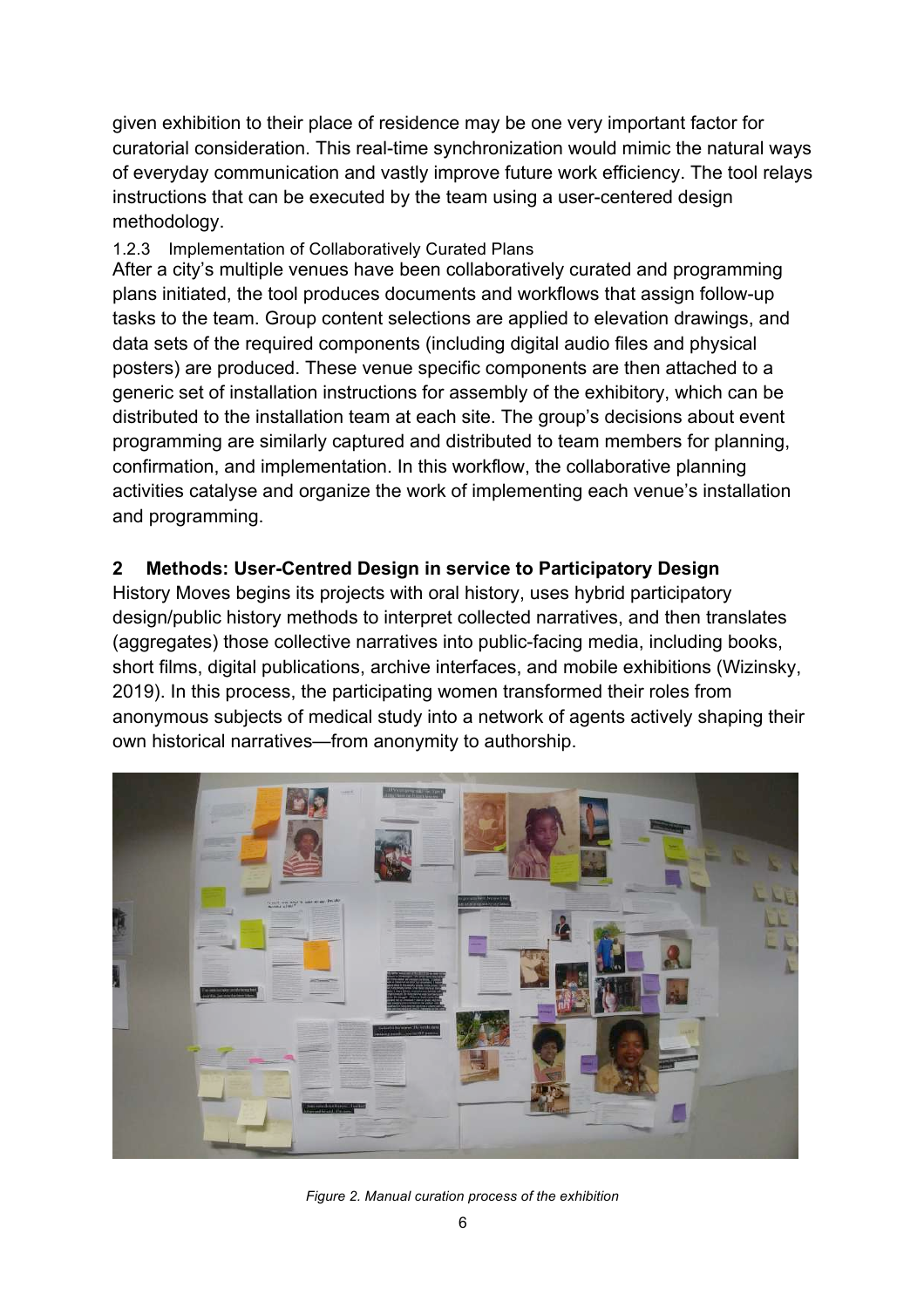In order to for the exhibition to be mobile and remotely curated, a team of designers and digital humanists are designing and developing a digital collaborative curation tool. Currently developing as a tablet app, this tool facilitates and visualizes the curation of the exhibition by the participating women. The tool is being developed in the form of wireframes with structural specificity that drives functionality even without the content itself. Dozens of modular "posters" (printed content) with images or quotations from the oral history interviews comprise the primary content of the modular exhibition design. Some of these posters use conductive inks connected to micro-processors to allow for touch-activated audio playback. The database of posters, audio files, and related metadata comprise the central archive planning tool at the back end of the curatorial groupware.

The design and development of the collaborative curation tool is a joint effort between designers and design researchers from History Moves and faculty, students, and staff from the University of Cincinnati Digital Scholarship Center (DSC). The DSC is a catalyst for collaborative, trans-disciplinary forms of research and teaching. The DSC brings together humanistic methods and technical innovations to test paradigms and create new knowledge between disciplines. Faculty, students and staff with specialties in Digital Humanities, Computer Sciences, and Library Sciences collaborated with design faculty and students in conceptualizing and developing the tool and workflow, making for a fully hybrid, trans-disciplinary experience.

## **3 Results: Task Flows, Wireframes, and User Testing**

Design researchers engaged in the project have developed a workflow for the app, annotated wireframes, and an (in progress) interface design which will be developed by a team of students and faculty organized by the University of Cincinnati DSC. The focus is on democratizing the user experience, as the users will be interdisciplinary, mostly not exhibition designers. User journey maps have been developed and tested, to be taken in the field for usability testing with participating women and clinicians. Developed sections of the groupware app will be evaluated as well, through usability tests aimed at universally efficient information architecture.

In order to keep up the project's participatory values, usability goals are oriented towards real-time collaboration, effective visualization, and true modularity as the determinants of the features of the first version. The user-centered approach is employed here in service to the project's broader participatory framework, which is to build the groupware with the participating women and with features that empower them and other non-design stakeholders to voice their opinions in the collaborative process.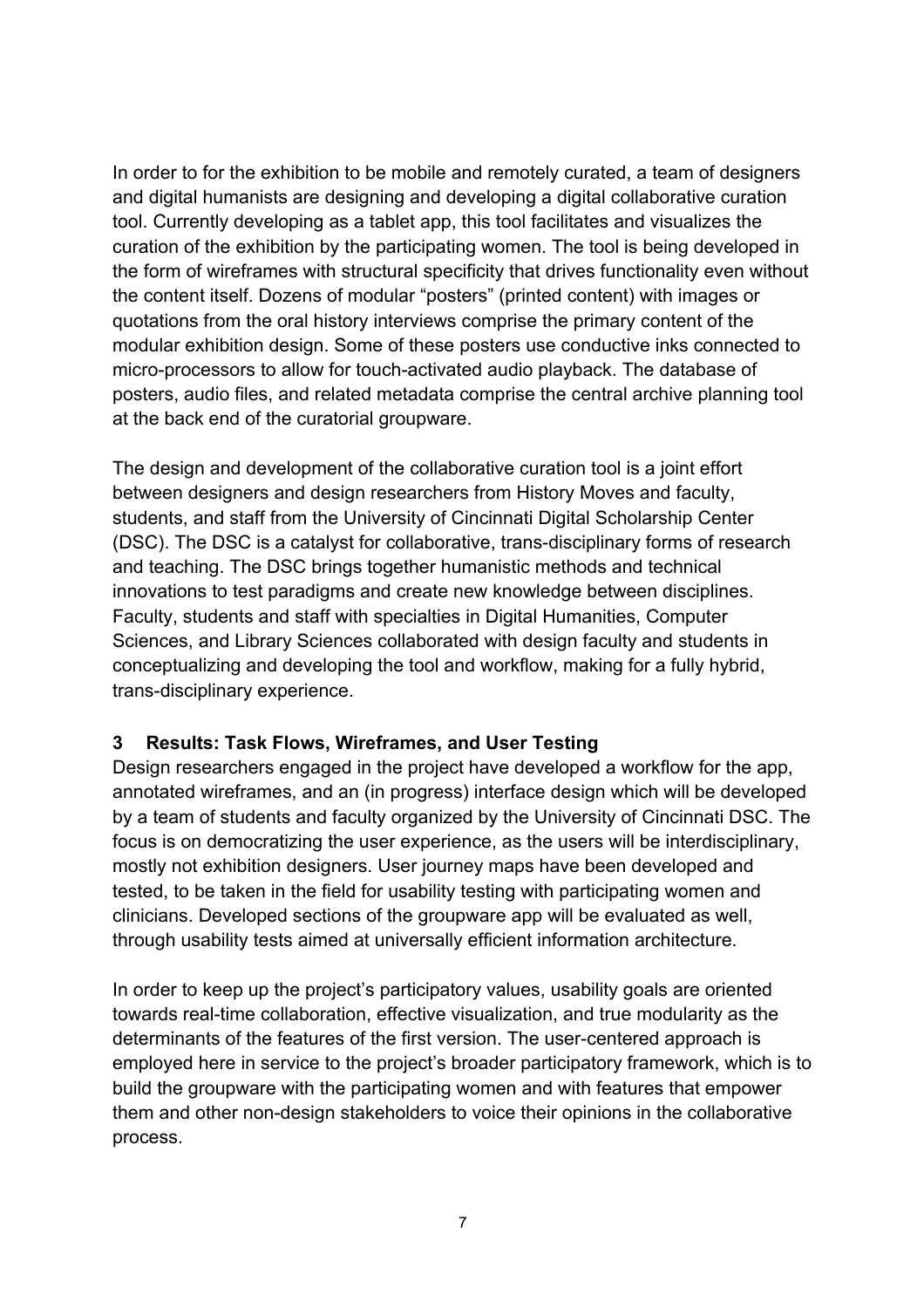| Venue Name, City                                         |                                                                                            |                            |
|----------------------------------------------------------|--------------------------------------------------------------------------------------------|----------------------------|
| Your content 45.23 40 / 17,1340<br>SELECTED              | <b>DTHERS</b>                                                                              |                            |
| Quotes<br>Quotes<br>on the<br>on the<br>poster<br>poster | THEMES:<br>Dressing up, Race<br>N'HOOD.<br>Cook County<br>HISTORICAL TOPIC:<br>Segregation | Quotes<br>on the<br>poster |
|                                                          | Quotes<br>on the<br>poster                                                                 |                            |
|                                                          | Quotes<br>on the<br>poster                                                                 | M.                         |



| 10:02 AM Thu Jul 11<br>60 <sub>0</sub>     |                   |       |                | $9.100\%$   |
|--------------------------------------------|-------------------|-------|----------------|-------------|
|                                            |                   |       |                |             |
| Pick a Venue Name, City                    |                   |       |                |             |
| Pick content: 0,0/0,0<br>Eutran select all |                   |       |                |             |
| Quotes                                     |                   |       |                | <b>Done</b> |
|                                            |                   |       | <b>Alberta</b> |             |
|                                            |                   |       |                |             |
|                                            |                   |       |                |             |
|                                            |                   |       |                |             |
|                                            |                   | n (i) |                |             |
|                                            |                   |       |                |             |
|                                            |                   |       |                |             |
|                                            |                   |       |                |             |
|                                            |                   |       |                |             |
|                                            |                   |       |                |             |
| <b><i><u>AANNA</u></i></b>                 |                   |       |                |             |
|                                            | <b>HISTORICAL</b> |       |                |             |
|                                            |                   |       |                |             |
|                                            | D                 |       |                |             |
|                                            |                   |       |                |             |

*Figure 3. Wireframe of the content review Figure 4. Prototype of the filtering process*



*Figure 5. Wireframe of the curation screen Figure 6. Functional prototype of curation screen*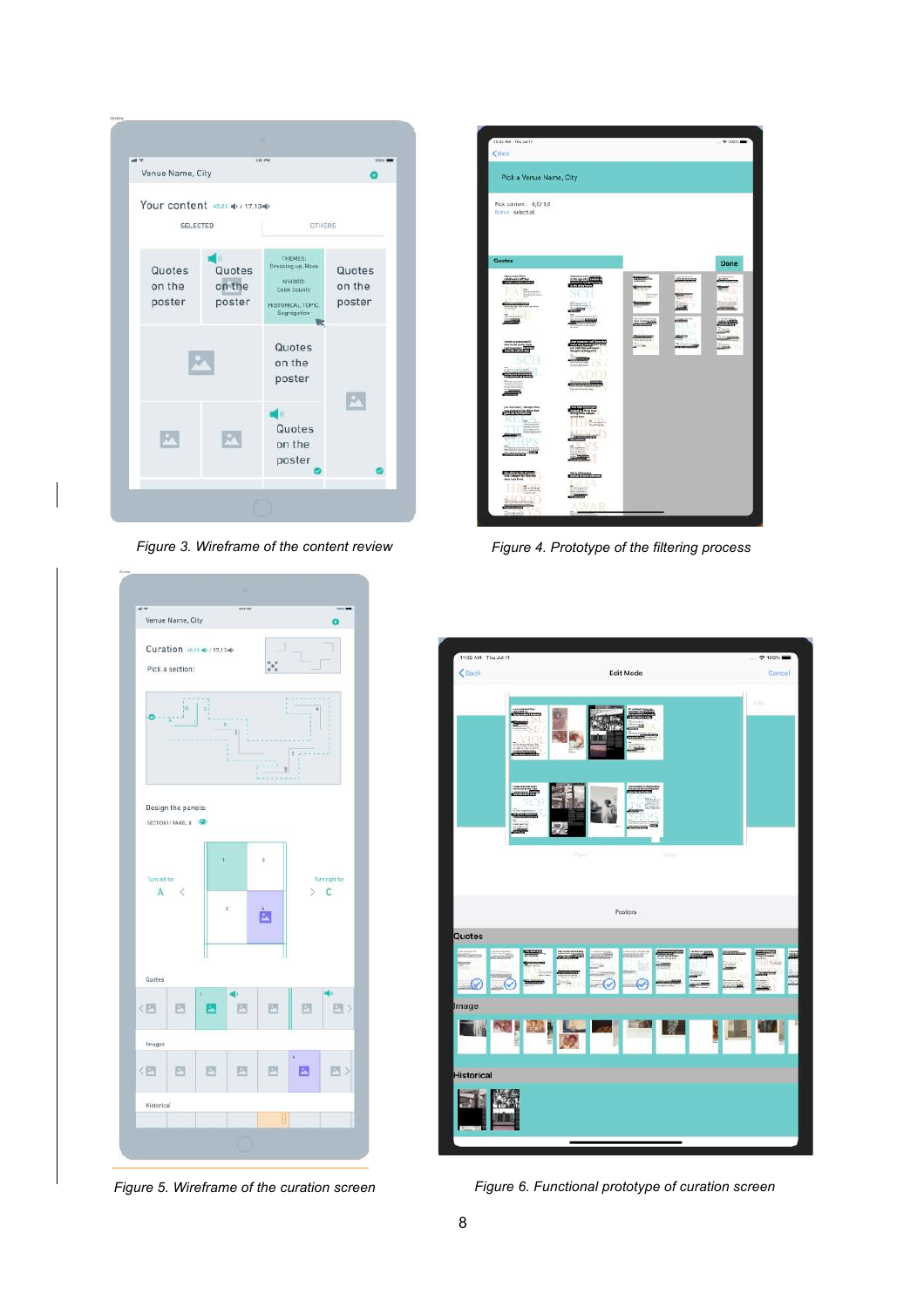

*Figure 7. Workflow of the groupware*

## **4 Conclusion**

An interdisciplinary research team is working with community participants in diverse geographical locations. The team desires to engage in real-time, participatory, and reflective collaboration with geographically remote participants to collaboratively curate each site for an upcoming touring exhibition of the community-built archive. To do so, designers and design researchers on the project have employed usercentred design methods to plan, design, and develop a collaborative curation groupware tool. The application of user-centred design for an otherwise participatory design centred research project demonstrates how multiple design and design research mindsets—with their own sets of methodologies—can come together to contribute in multiple ways for large interdisciplinary, community-engaged research.

## **5 References**

Brier, J. (2009). Infectious Ideas: U.S. Political Responses to the AIDS Crisis. *University of North Carolina Press*. Retrieved from http://www.jstor.org/stable/10.5149/9780807895474\_brier

Lake-Hammond, A., & Waite, N. (2010). Exhibition Design: Bridging the Knowledge Gap. *The Design Journal*, *13*(1), 77–98. https://doi.org/10.2752/146069210X12580336766400

Namioka, A., Schuler, D. (1993. *Participatory Design: Principles and Practices.* Retrieved from https://www.crcpress.com/